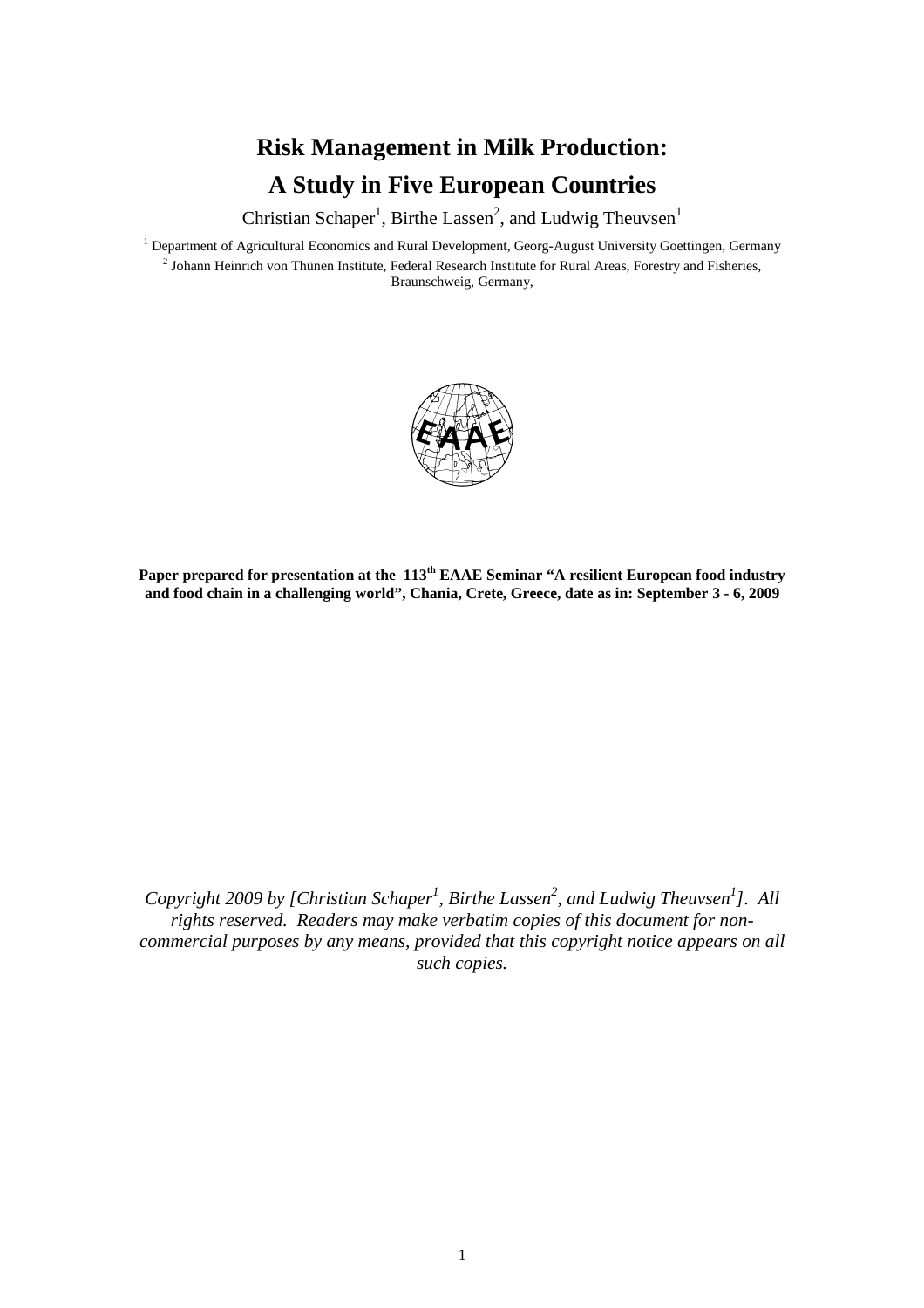# **Risk Management in Milk Production: A Study in Five European Countries**

Christian Schaper<sup>1</sup>, Birthe Lassen<sup>2</sup>, and Ludwig Theuvsen<sup>1</sup>

<sup>1</sup> Department of Agricultural Economics and Rural Development, Georg-August University Goettingen, Germany  $2$  Johann Heinrich von Thünen Institute, Federal Research Institute for Rural Areas, Forestry and Fisheries, Braunschweig, Germany,

**Abstract**. The EU agricultural policy has recently been characterized by radical changes that increase market volatilities. Especially in the dairy market, fluctuating prices as well as production and political risks lead to high uncertainty for farmers. Based on a comprehensive survey, this paper discusses the risk perception and risk management strategies of dairy farmers in selected European countries. This approach allows a more detailed analysis of the determinants of farmers' risk perceptions and risk management. First, based on the literature, a comprehensive framework was developed for the determinants of farmers' risk perceptions and risk management. This framework guided an empirical study in 2007 in which 236 German dairy farmers were interviewed using a standardized questionnaire. Subsequently, parallel surveys have been conducted in the Netherlands, Ireland, Switzerland and France using case studies and expert interviews on dairy farmers' risk management. The findings provide in-depth insights into the determinants of risk perception and risk management on dairy farms and the way risk management is integrated into the strategic management of those farms. The most important risks that dairy farmers currently perceive are various market risks followed by policy and production risks. Results show that future-oriented dairy farmers operate in a risk-conscious but not risk-averse way and selectively apply risk management strategies.

**Keywords**: risk management, risk strategy, risk matrix, dairy farming.

# **1. Introduction**

Since the midterm review, the EU agricultural policy has been undergoing radical changes. While in the past the milk market was strongly regulated, in accordance with the 2003 Luxemburg decisions, farreaching changes have since been carried out, leading to market liberalization. Dairy farmers are now considerably less reliant on EU safety nets. Instead, they find themselves confronted with new dynamics in the milk markets; the recent crisis on the milk market impressively underlines this development. Today, market policy instruments are used far less frequently to support the market. The intervention prices for butter and skim milk powder, for instance, have been reduced, and subsidies for internal consumption in the EU are also under discussion. Although WTO negotiations have come to a halt, further liberalization of the world market is to be expected. In fact, in December 2005, a reduction in export subsidies and tariffs was already assured on the EU political level. If the WTO negotiations fail, experts expect numerous panel decisions, which could lead to an even faster reduction in consumption subsidies and export refunds.

The abovementioned aspects are the reasons why the income of dairy farmers depends more strongly than before on international price developments for agricultural products and on farmers' entrepreneurial spirit. Price and liquidity risks will become increasingly important in dairy farming<sup>[22]</sup> and will require a careful identification and assessment of changing market conditions as well as improved risk management at the farm level. The current prices for milk and dairy products on the world dairy market challenge dairy farmers even further so that risk management systems are rapidly gaining in importance.

Most previous studies on political changes and the milk quota abolishment are based on sector and general equilibrium models and highlight the economic consequences of political decisions. These studies mainly address changes in milk prices and quantities and in preferred production regions<sup>[17,24,42]</sup>. On the other hand, the attitudes and perceptions of dairy farmers as well as farmers' risk management strategies have received little attention. How important the behavioural perspective is, however, has repeatedly been demonstrated by the milk quota system. Although experts have frequently forecasted a fall in quota prices and have pointed out the economic necessity of lowering quota prices, many German farmers have still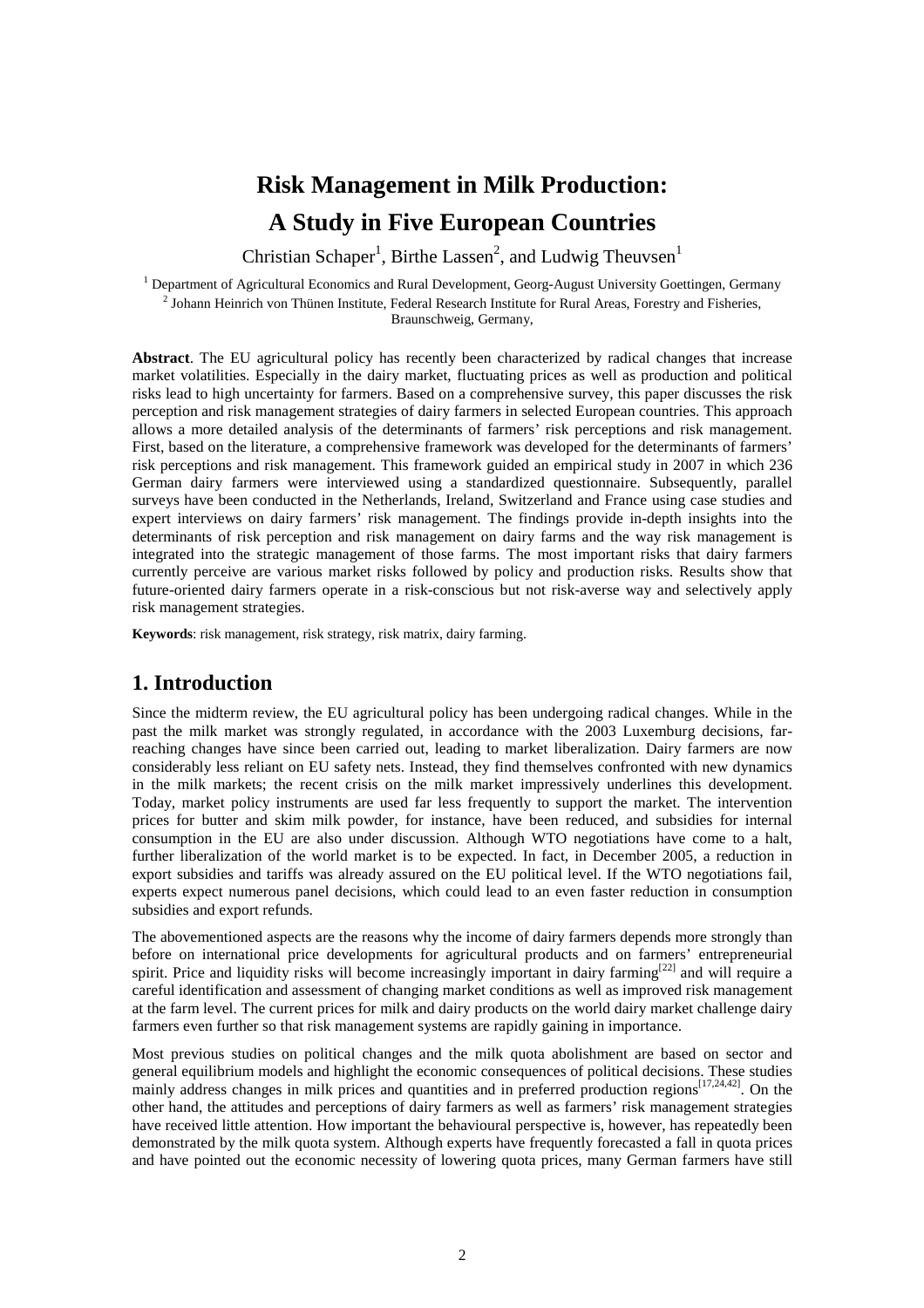offered high prices at the milk quota exchanges, thus stabilizing prices at high levels<sup>[5,13]</sup>. This example shows that the decision behaviour of farmers is not represented correctly in many economic models and that farmers' actual behaviour is often at odds with expert opinions derived from these models.

Against the background of changing political and market conditions, the objective of this paper is to examine the risk perceptions and risk management strategies of dairy farmers in Germany, the Netherlands, Ireland, France and Switzerland and, from a behavioural science perspective, to derive implications for politicians, consultants and extension services as well as farm management.

# **2 Risks and Risk Management in Agricultural Enterprises**

Risk is one of the most frequently used terms in the economic literature and many different definitions and categories are used. This includes, for example, distinctions between corporate risks and personal risks<sup>[14,30]</sup>. Other classifications differentiate between pure and speculative risk concepts<sup>[25]</sup> or between objective and subjective risks[30]. In the context of this study, risk is defined as the uncertainty of decision-makers with regard to future events that is reflected in incomplete information and can result in economic losses or deviations from a priori fixed target values<sup>[26]</sup>. LEHRNER (2002) categorizes agricultural risks into those which can be influenced by farmers (internal risks) and those outside the reach of farmer's influence (external risks) (cf. Figure 1). The sources of internal risks, like production, equipment and financial risks, are located primarily within the farm and, therefore, can often be managed through internal measures, such as improved hygiene or financial management. External risks, which include market and political risks, are rooted in a farm's environment so that the management has little if any control over the incident rates of these risks $^{[7]}$ .



**Figure 1.** Risks in agricultural enterprises

**Source:** LEHRNER, 2002.

Systematic risk management allows farmers to identify, quantify, control and monitor risks and potential losses<sup>[41]</sup>. Risk management strategies are implemented to identify risks in an organization and to respond to those risks in an appropriate way<sup>[27]</sup>. The risk management process consists of four consecutive steps: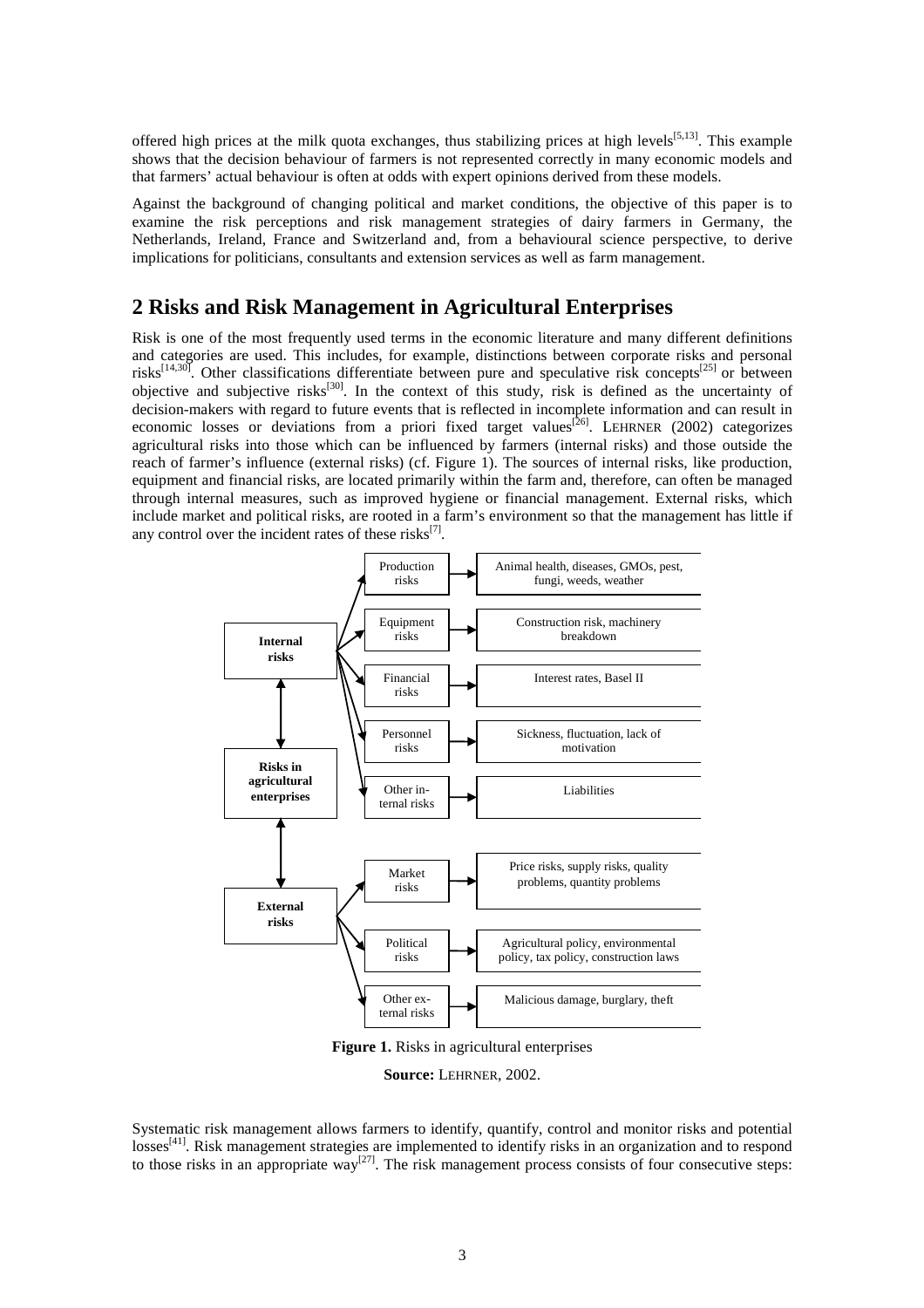identification, assessment, management and control of risks<sup>[19,44]</sup>. The identification and assessment of risks are also called risk analysis and provide the basis for the subsequent implementation of risk management measures<sup>[28]</sup>. Risk identification seeks mainly to describe the potential risks a farm faces. Risk analysis focuses on the quantification of the incident rates of risks and possible damage<sup>[9]</sup>. In the literature, very different qualitative and quantitative instruments for identifying and assessing risks are discussed, for instance, checklists, risk maps, simulations<sup>[27]</sup>, balance sheets and profit-or-loss statements<sup>[1]</sup> and methods based on value-at-risk or extreme-value theory<sup>[8,29]</sup>. Often a constant flow of information is considered to be one of the most important instruments of agricultural risk analysis, particularly when farms are being confronted with increasing external risks, like political and market risks<sup>[16]</sup>. In the risk management phase following the risk analysis, strategies and measures are chosen for coping with the risks that have been identified and assessed. The aim of implementing risk management instruments is not to minimize the risks a farm faces but to optimize its opportunity-risk profile while taking into account farm objectives and strategies<sup>[9,27]</sup>. The available instruments can be clustered into four groups; their combination represents a farm's individual risk management strategy  $mix^{[6]}$ :

*Risk avoidance* includes measures that reduce a farm's exposure to internal or external risks. Avoidance of a risk often requires stopping certain entrepreneurial activities. Abandoning dairy production, for instance, allows a farm to avoid risks associated with milk production<sup>[9]</sup>; at the same time, however, it means that the farm loses the (income) opportunities associated with milk production. Therefore, risk avoidance is a risk management strategy that can only be applied selectively.

The *risk reduction* strategy consists of measures that reduce incident rates, or potential damages or losses. This category includes such diverse measures as the use of technical aids, such as fire alarm systems, and the diversification of farm activities in order to improve the mixture of risks a farm is exposed to<sup>[9.23]</sup>. Since risk reduction does not imply a complete stoppage of any economic activities, this strategy can be used in a much more flexible way than the risk avoidance strategy.

Measures that reduce the incident rates of risks cope primarily with internal risks and, thus, are usually part of the daily farm management activities. Thus, their nature is predominantly an operative one. For example, the production risks assoociated with animal production can be reduced through compliance with hygiene and quarantine rules, good housing conditions, appropriate feeding management and regular animal health checks by a veterinarian<sup>[15]</sup>.

Measures that reduce potential damages or losses often have a more strategic character, for instance, risk spreading through diversification. Generally speaking, guaranteeing strategic flexibility is of central relevance with regard to risk reduction<sup>[40]</sup>. This strategy can be implemented by such means as hiring subcontractors instead of investing in one's own machinery. Horizontal cooperation between farmers is also being discussed as a potential means of reducing risk<sup>[10]</sup>. Last but not least, entering niche markets with higher price stability can also help to reduce a farm's risks.

With the help of a *risk transfer* strategy, the consequences of risk incidences are transferred to other—in many cases professional—risk-taking institutions. Typical instruments are fire insurance, crop insurance<sup>[4]</sup>, weather derivatives<sup>[2,29]</sup> and the use of commodity futures exchanges<sup>[35]</sup>. Current agricultural economic research strongly emphasises advanced risk transfer strategies such as the use of weather derivatives. Nevertheless, in day-to-day farm management, much simpler instruments, like hail, fire, legal protection and occupational disability insurance, still dominate. More complex instruments, such as multiple risk insurance or weather derivatives, are still in their infancy and. although insurance companies have started to offer some of these products, have yet to be broadly implemented by farmers. Another strand of research addresses growing risks on the input side. Adjustment clauses for land-leasing and crop-sharing contracts, for instance, share the yield and price risks in arable farming between leaseholders and landowners<sup>[20,39]</sup>. Risks can also be transferred to buyers by such methods as long-term contracts with price guarantees; however, this alternative is still somewhat unpopular among many farmers in Western  $countries^{[34]}.$ 

The *risk acceptance* strategy is preferred where risks have not been identified or where other strategies are technically impossible. However, this measure can also be used deliberately in order to avert costintensive risk avoidance, reduction or transfer strategies<sup>[3]</sup>. Empirical research shows that the determinants of risk acceptance are manifold and heterogeneous $^{[3\bar{2}]}$ .

Risk control is the final phase of the risk management process. Its aim is to figure out whether the risk management strategies implemented have been successful and the desired degree of security has been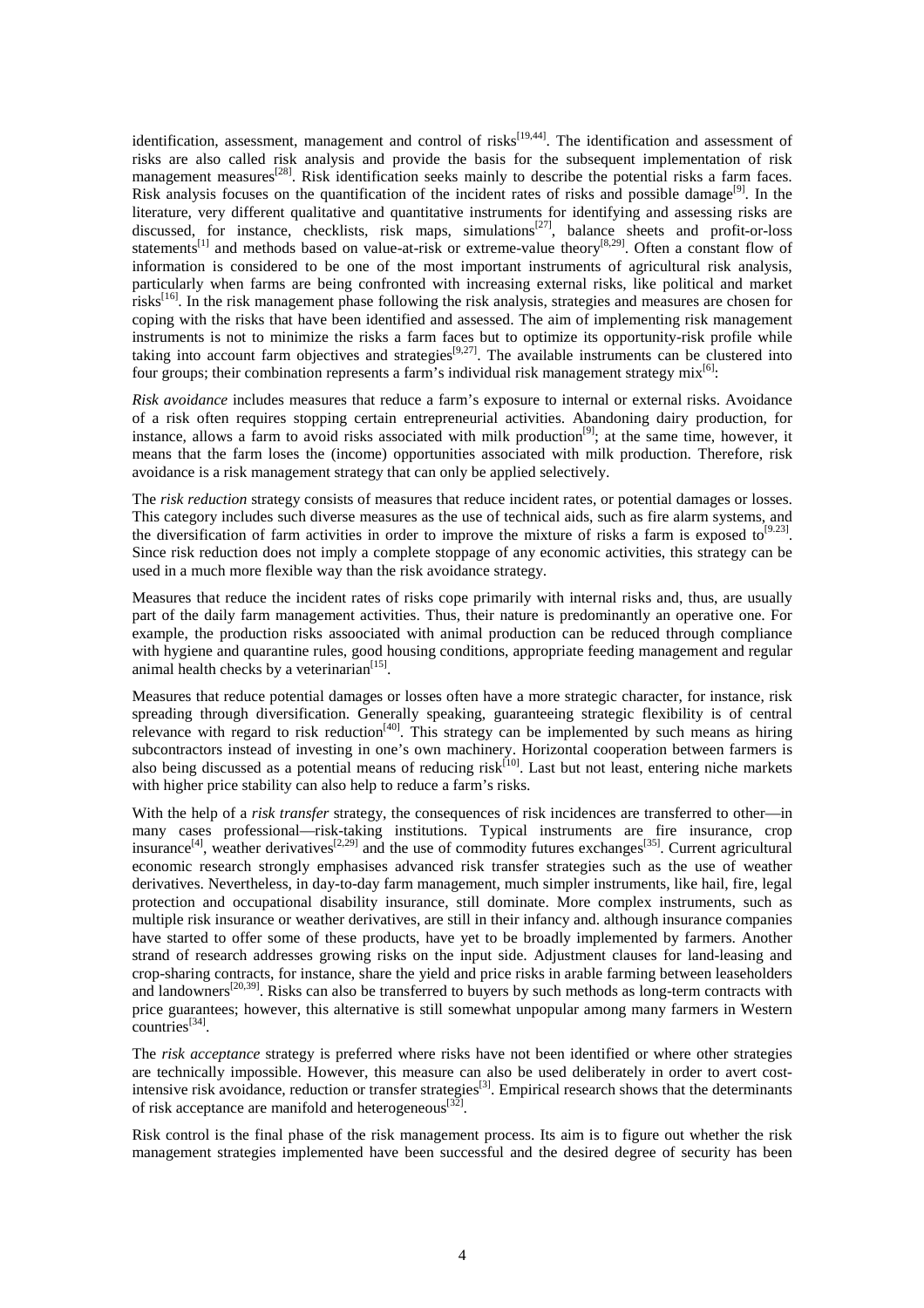reached. Furthermore, risk control allows the strengths and weaknesses of risk management systems to be assessed, new requirements to be identified, and the cost-benefit ratio of specific measures to be improved<sup>[12]</sup>.

The risk management process outlined so far assumes a highly rational decision-making process in which information is gathered and processed systematically. Nevertheless, empirical studies show that individual as well as organisational decision-making processes are characterized by various anomalies that represent deviations from strictly rational decision making<sup>[18,36]</sup>. Farmers' actual risk perception and risk management strategies have seldom been examined from this perspective. Instead, most research still assumes rational decision-making behaviour in the field of farm risk management. This study addresses this shortcoming in agricultural economic research and contributes to a better understanding of farmers' decision-making behaviour in the field of risk management.

# **3 Methodology and Sample**

Data on farmers' risk perception and risk management strategies have been collected in comprehensive face-to-face interviews with farm managers using a standardised questionnaire. The latter contains tenpoint scales (1 to 10) that allow evaluation of farmers' risk perception and assessment. The risks included in the questionnaire were discussed with farm consultants, dairy experts from extension services, farmers, scientists and members of farmers associations. The survey uses five-point Likert-scales to measure the attitudes of the dairy farmers interviewed. These scales are coded from -2 ("I fully disagree.") to +2 ("I fully agree."). Socio-demographic data and information on farm operations are asked for at the beginning and end of the questionnaire.

Interviews with 236 dairy farmers in Germany, case studies on dairy farms in France (14), Ireland (13), the Netherlands (15) and Switzerland (12) and semi-structured interviews with dairy consultants in each country took place between June and September 2007. The survey focused on comparatively large agricultural enterprises. That implies that only full-time farmers operating farms with at least 50 dairy cows and about 100 ha of farmland were interviewed. Of the interviews, 83 % took place in the German federal states of Lower Saxony, Hesse and the Rhineland-Palatinate, which can all be considered major milk-producing areas in Germany. Due to the selection of respondents, the share of large dairy farms is higher in the sample than in German agriculture in general and, therefore, allows statements mostly about larger, future-oriented dairy farms. Due to the small sample sizes in the other European countries included in the study, the case studies provide snapshots. None of the empirical studies can claim representativeness. The focus on larger farms is due to fast structural changes in dairy farming, which will result in larger average herd sizes in the future. Table 1 gives a comprehensive overview about the farm structure in the countries surveyed.

|                                             | <b>Germany</b> | Nether-<br>lands | <b>Ireland</b> | <b>France</b> | <b>Switzerland</b> |
|---------------------------------------------|----------------|------------------|----------------|---------------|--------------------|
| Number of farms (n)                         | 236            | 15               | 13             | 14            | 12                 |
| Average size of land (ha)                   | 150            | 66               | 120            | 110           | 27                 |
| Share of grassland (%)                      | 37             | 83               | 67             | 36            | 78                 |
| Share of ownership $(\%)$                   | 47             | 68               | 25             | 27            | 54                 |
| Average number of dairy<br>cows per farm    | 87             | 105              | 140            | 50            | 38                 |
| Average milk yield per cow<br>per year (kg) | 8,915          | 8,386            | 6,600          | 9,000         | 7,189              |

|  | Table 1: Farm structures in the sample |  |  |
|--|----------------------------------------|--|--|
|--|----------------------------------------|--|--|

The farms surveyed in Germany keep on average 87 dairy cows, while the overall German average is 38 cows per farm. The size of land managed on the farms surveyed (149.6 ha) is also larger than the German average (42.7 ha). Of the respondents, 13.8 % manage more than 200 hectares and 15.2 % manage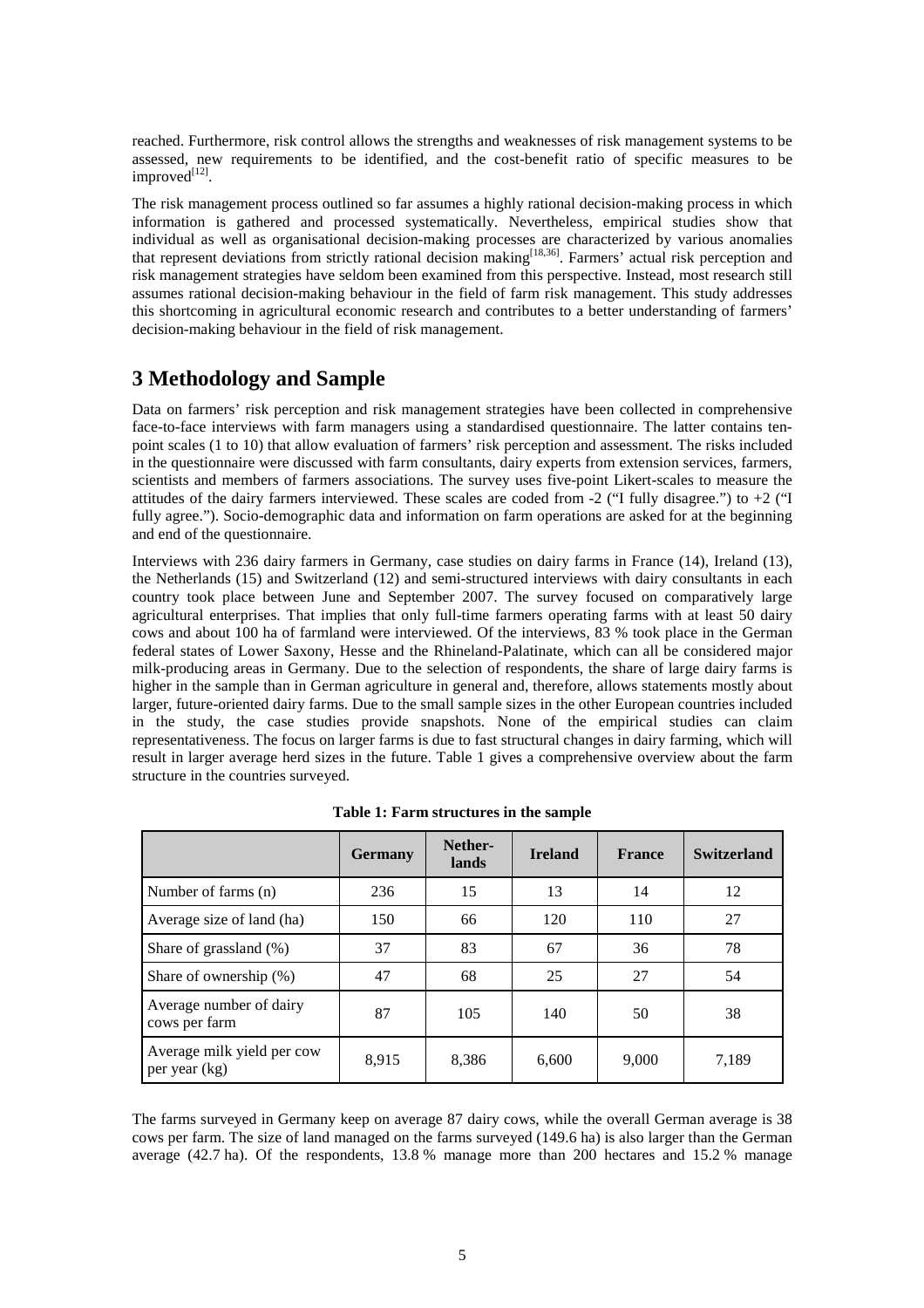between 100 and 150 hectares. The annual milk yield per cow—a central figure for the production efficiency of dairy farms—is 8,915 kg per year; this is again far above the German average (6,849 kg per year and cow in  $2006$ <sup>1</sup>. Most of the farms surveyed are farmer-owned individual enterprises (74 %). Of the farms included in the study, 23.4 % are managed as non-trading partnerships, 1.7 % as limited liability companies and 0.9 % as limited partnerships; 6.3 % of the farmers have an annual profit of less than €20,000 59.7 % earn between €20,000 and €60,000 per ear and 16.3 % of the farmers have an annual profit of more than €80,000.

While 95.7 % of the interviewees are male, 4.3 % are female,. The average age is almost 41 years. The respondents are the main decision-makers on their farms: 83.3 % are owner-managers, 15.5 % successors and 0.9 % managers of dairy enterprises employed by the owner(s). The level of education is also high in the sample: 12.4 % have completed a university degree in agriculture, 47.0 % have completed a higher apprenticeship in agriculture, 20.5 % are agrarian management experts (two-year technical college) and 13.2 % have attended a technical college for one year. Only 4.7 % did not absolve any higher school after finishing their basic agricultural apprenticeships, and 13.2 % of the farmers interviewed have no agricultural education at all.

# **4 Results**

The following results reflect the risk perceptions of the dairy farmers surveyed. The results are subjective assessments. As such, they can differ from expert opinions and are not necessarily the result of in-depth management calculations; they can also represent feelings or assumptions. Therefore, they provide insights into farmers' perceptions and subjective evaluation as well as their decision criteria and decision behaviour.

# **4.1 Risk Perception and Risk Assessment in Germany**

### **4.1.1 Willingness to Take Risks and Importance of Various Risks**

With regard to farmers' willingness to take risks, the results are mixed and, at first sight, seem contradictory. On the one hand, the mean values of two statements that express risk-averse attitudes ("I prefer to be on the safe side in milk production rather than take a risk" and "I avoid risky decisions in dairy production") signal some agreement on the side of the respondents ( $\mu = 0.34$ ;  $\sigma = 0.836$  and  $\mu = 0.33$ ;  $\sigma = 0.824$ ). On the other hand, most farmers agree with the statement "I accept risks in order to reach my farm objectives" ( $\mu = 0.67$ ;  $\sigma = 0.691$ ), while only 1.3 % of the farmers disagree with it. Obviously dairy farmers are aware of the fact that operating a farm always includes some risks and that these risks have to be accepted. Cross-tabulations show that 41.5 % of the farmers are willing to take risks, whereas 25.2 % are markedly risk-averse. The other farmers answer either indifferently (14.1 %) or inconsistently (19.2 %). The latter can be explained by reference to differences in risk behaviour in different farm operations (for instance, dairy production and arable farming) or with behavioural uncertainties.

The relative importance of the three risk groups—political, market and production risks—was measured with the help of a constant sum scale. The interviewees were asked to attach a total of 100 points or percentage to the different risk groups in accordance with their relative importance for farm operations. In the end, the three risk groups obtained almost the same weight. Market risks received on average 35.8 %, political risks 33.2 % and production risks 31.1 %.

# **4.1.2 Risk Assessment**

l

Risk assessments take into account the incident rates and the damage or loss potentials of the relevant risks. In the questionnaire these two aspects were addressed separately for each risk. In order to acquire a better overview and ranking of the potential risks in dairy farming, the expectation values were calculated by multiplying the incident rates and the damage potentials of the risks.

<sup>&</sup>lt;sup>1</sup> Since the main focus of the study was on Germany, only the German survey results are published here. For other national averages please see EUROSTAT.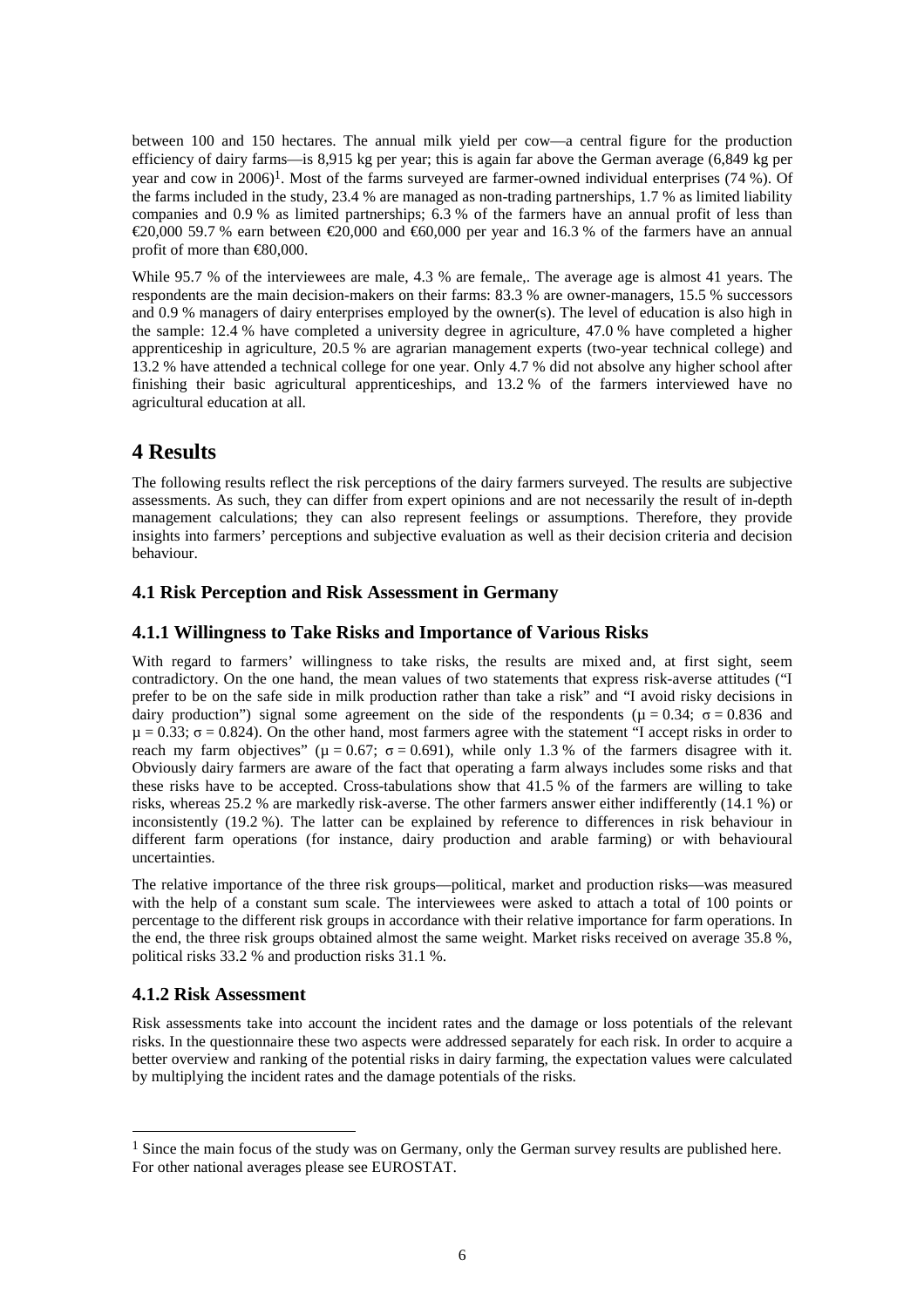Figure 2 summarizes farmers' risk perceptions and assessment in a risk map. The incident rates are shown on the abscissa (1 = "very unlikely" to  $10 =$  "very likely") and the potential damages or losses on the ordinate ( $1 =$  "no consequences at all" to  $10 =$  "threatening my existence"). The two-dimensional diagram shows the different risks taking into account farmers' average perceptions of the incident rates and damage potentials of risk. The risk map sheds some light on the relevance of various risks from the farmers' perspective and how these risks should be managed. Risks with a high incident rate but low possible damage, for instance, have to be managed differently from risks with low incident rates but high loss potential.

The diagram once again confirms that the most important risks for German dairy farmers are (a) increasing feed prices, (b) increasing land lease prices and (c) reduced land availability. These risks are characterized by quite high incident rates as well as potential damage.



**a:** Increasing feed prices, **b:** Increasing land rents, **c**: Reduced land availability, **d:** Increasing legal requirements, **e**: Increasing fluctuations of milk prices, **f**: Unscheduled reduction in direct payments, **g**: Tighter cross-compliance regulations, **h:** Political decision for a phase-out of the milk quota system, **i**: Reduced equity capital growth rate, **j**: Loss of labour units, **k**: Animal diseases, **l**: Increasing climate changes, **m:** Further liberalization of EU milk market policies, **n:** Sharp milk price decreases, **o:** Insolvency of my dairy, **p:** Further thinning of milk production in my region, **q:** Increasing quality requirements, **r**: Further thinning of dairies, **s:** Quality scandal with milk and dairy products, **t**: Loss of influence of my dairy, **u:** Worsening image of dairy farming, **v:** Decrease in quota prices, **w**: Reduced acceptance of dairy farming, **x**: Increasing problems to find a new buyer for my milk, **y**: Introduction of exit or adjustment subsidies.

**Figure 2:** Risk map dairy farming in Germany

#### *Market Risks*

With regard to market risks, price risks on input markets have first priority for the farmers surveyed. Increasing feed prices are attributed a very high probability and a high loss potential. Therefore,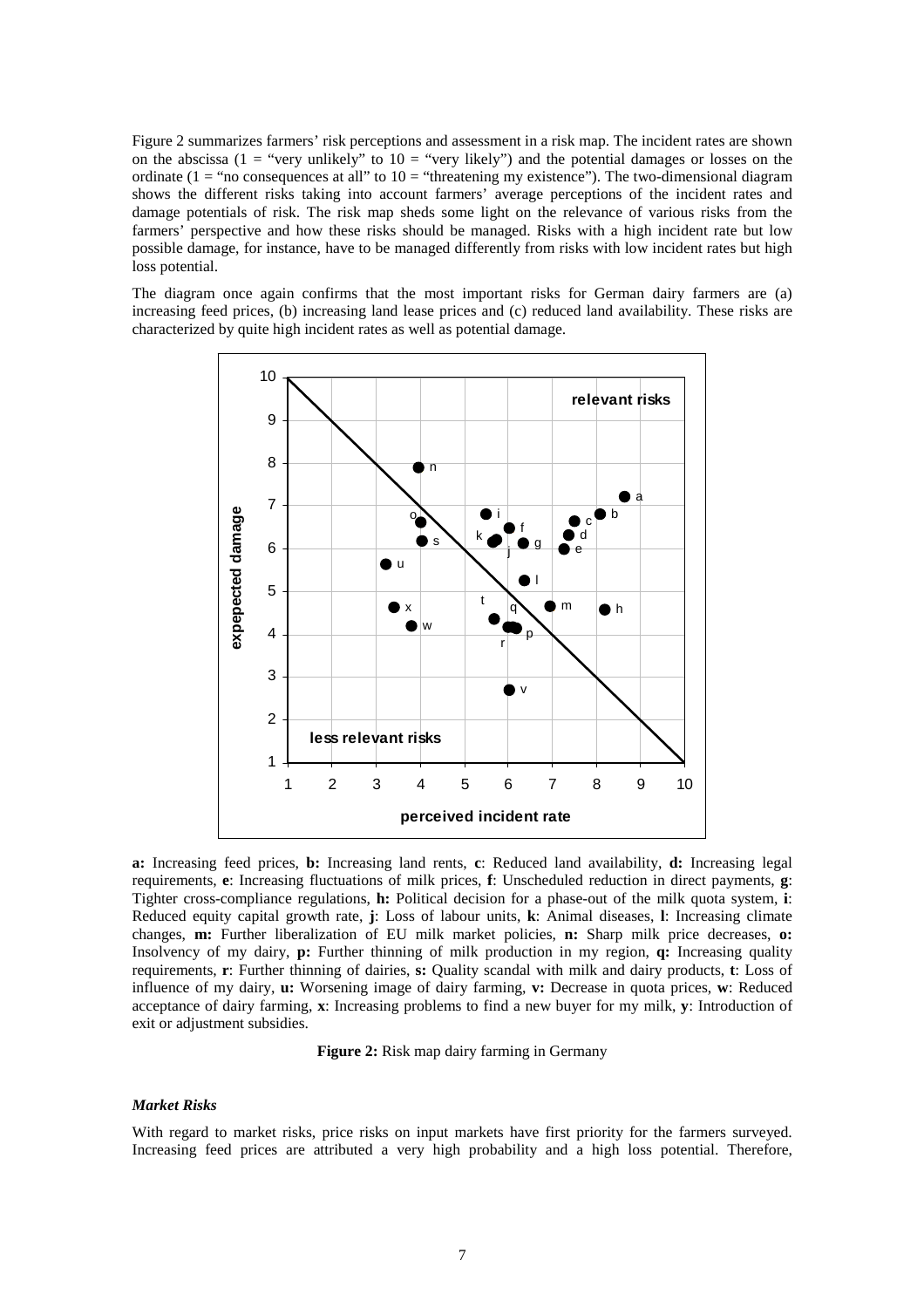increasing feed prices are perceived as the single most important risk by dairy farmers (expectation value: 62.35). Other very important risks are increasing land lease prices (54.92) and reduced land availability (49.78).

Farmers who are sceptical about biogas production attach a comparatively high loss potential to the rising prices of feed and land. This is supported by correlations between, on the one hand, the statement "As a dairy farmer, I have no chance against the bioenergy boom" and, on the other hand, the perceived damage potential of increasing feed prices  $(r = 0.293$ <sup>\*\*\*</sup>), increasing land leasing prices  $(r = 0.290$ <sup>\*\*\*</sup>) and a reduced availability of land ( $r = 0.235$  \*\*\*). This strong focus on factor prices is obviously influenced by the price trends on the world agricultural markets during the survey period and land scarcities resulting from the discussion on and public support of bioenergies. Farm size and other aspects of farm structure do not influence farmers' perception of the most important risks.

#### *Political Risks*

Political risks are ranked second. This category includes a tighter legal framework for dairy production and increasing documentation and control requirements (including cross-compliance regulations). Obviously, farmers strongly fear an increase in the bureaucratic burden on their farm businesses. Dairy farmers who consider the damage potential of increasing cross compliance requirements to be high also feel significantly more restricted by the European agricultural policy (correlation with the statement "The agricultural policy restricts me more and more" is  $r = 0.224$  \*\*\*).

Furthermore, many dairy farmers consider an unscheduled reduction in direct payments probable and assess the financial consequences of such a measure as being quite severe. I)t is assumed that further reductions in or caps on direct payments will be introduced. Altogether, 46.6 % of the farmers are aware of their dependence on agricultural policy ( $\mu = 0.47$ ;  $\sigma = 0.89$ ).

The dairy farmers regard a possible phase-out of the milk quota system as very likely but do not expect important negative consequences for their farms. The expectation value (incident rate multiplied by loss potential) is lower than the value for a potential reduction in direct payments. Larger dairy farmers assess the risk of the milk quota system being phased out lower than do smaller dairy farmers (correlation with the number of dairy cows:  $r = 0.196$ \*\*).

The farmers surveyed are not worried about the potential consequences of a further liberalization of EU milk market policies, whereas the probability of such a development is considered quite high. The favourable market trends for dairy farmers in the year 2007 seem to have influenced this judgement. Larger farms have more positive attitudes towards further market liberalization. Nevertheless, 44 % of the farmers surveyed feel strongly dependent on the milk market.

Similar to many market analysts, dairy farmers expect increasing fluctuation in milk prices, however, they do not expect milk prices to decrease. Out of 25 risks mentioned in the questionnaire, the probability of decreasing product prices is ranked only 22<sup>nd</sup>. A low standard deviation ( $\sigma$  = 2.037) shows that the farmers tend to agree in this respect. Farmers, however, who are better informed and invest more in professional advice and training, assess the probability of sharp price reductions in future to be significantly higher. Recent market developments have clearly demonstrated the risk of sharply declining milk prices. Whereas farmers do not expect negative consequences from growing price fluctuations, remarkably lower milk prices are considered the risk with the highest loss potential. All in all, dairy farmers seem to assume markets will fluctuate more and more, but, at the same time, they tend to expect milk prices to remain high overall.

The decreasing ability of a farm to accumulate equity capital is considered an important risk. This is not surprising since the increasing capital requirements of growing farms and changing credit rating processes in the banking sector mean that having a dependable supply of equity capital is gaining in importance. Furthermore, equity capital is a safeguard against liquidity risks in times of low milk prices.

The farmers surveyed consider the structures of the German milk market as relatively stable. They expect a decreasing number of dairy companies but, however, do not see difficulties in selling their milk. A reason for this evaluation could be that the farmers consider their own dairies to be in a secure and stable position. Nevertheless, a high standard deviation ( $\sigma$  = 3.078) indicates that farmers do not agree with regard to the problems that may stem from further structural changes in milk processing.

Increasing quality requirements for delivered milk are regarded as quite probable, but they are not viewed as a challenging problem. On the contrary, farmers attribute a high loss potential to possible quality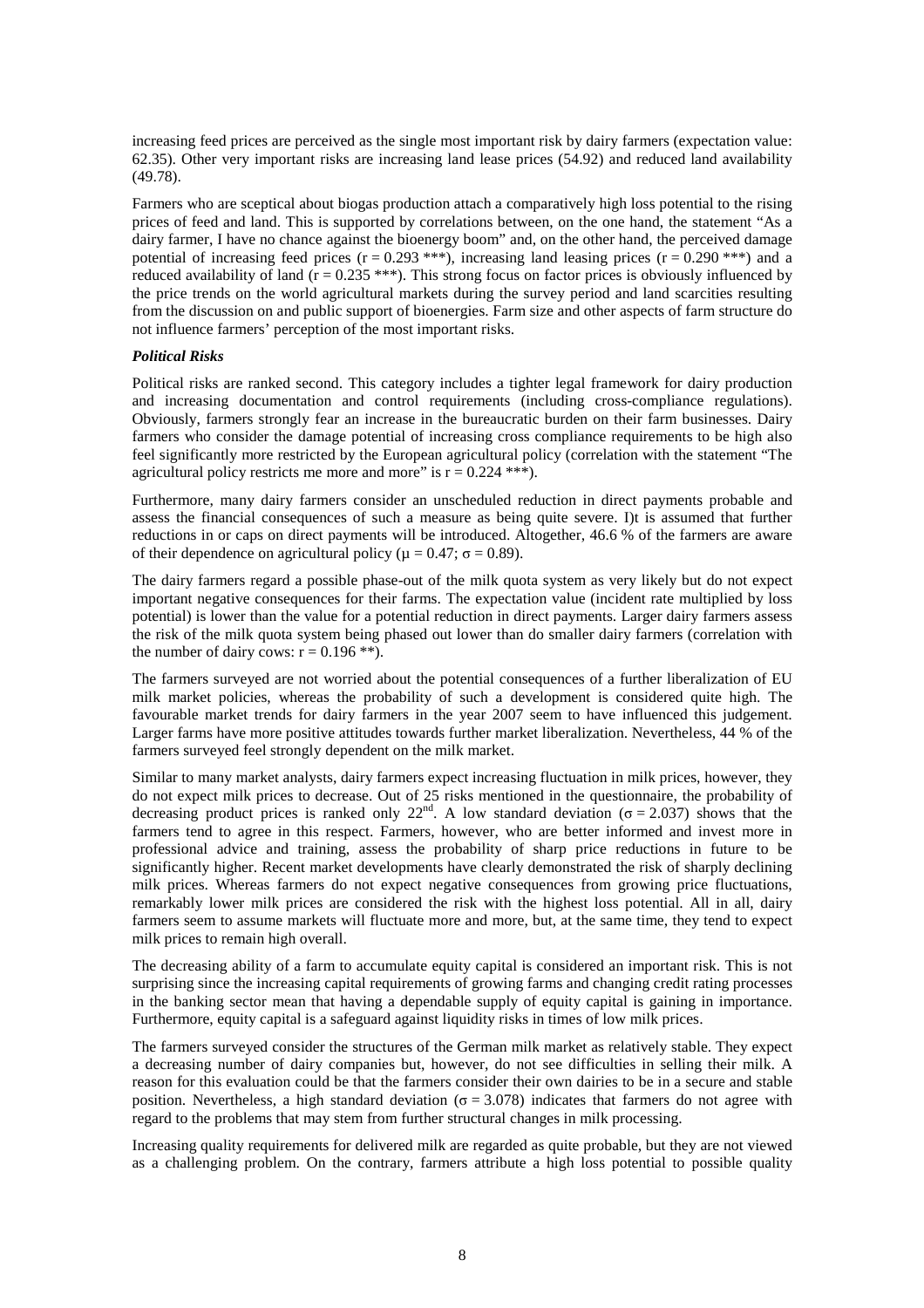scandals but consider them quite unlikely. Similarly, the majority of the dairy farmers do not anticipate the image of dairy farming to worsen in the wider population, although potential damage of such a development is regarded as quite significant. On the other hand, a local lack of acceptance of dairy farming, such as residents' complaining about new cowsheds, is not perceived as an important risk.

#### *Production Risks*

Besides market and political risks, production risks represent another important group of agricultural risks. Altogether, a loss of workers (family or employees) due, for instance, to accident or illness is considered the most important production risk with comparatively severe consequences for the farms. Farms with a higher number of hired employees can more easily compensate for such problems and, therefore, tend to perceive this risk as less important.

Despite the rapid spread of bluetongue disease and other incidents, such as the foot-and-mouth epidemic in the United Kingdom in 2001, incident rates ( $\mu = 5.66$ ) and potential damage ( $\mu = 6.14$ ) from animal diseases are perceived as only relatively modest. Similarly, quality scandals with milk and dairy products (due, for instance, to food safety incidents or the use of GMO feed) are not considered very likely. Obviously influenced by the currently strong media presence of the topic, farmers assume a higher incident rate of possible climate changes ( $\mu = 6.38$ ). However, they judge the damage to their individual farms that would be caused by climate changes to be rather low.

### **4.1.3 Risk Management Strategies**

After surveying farmers' risk perceptions, the implementation of generic risk management strategies risk acceptance, risk reduction, risk transfer and risk avoidance—was analyzed (see Table 2).

The empirical study revealed that farmers strongly rely on *risk acceptance* strategies. These include a wide spectrum of measures that allow farmers to cope with higher market pressures and intensified competition between dairy farms; significant among these measures are productivity increases (83.3 %), cost reductions (80.7 %) and growth of the dairy business (71.1 %). Of the farmers interviewed, 60.5% wish to continue specialize in dairy farming. Despite the probable end of the milk quota system, 47.0 % of the dairy farmers still wish to buy milk quota in order to fuel their growth strategies.

With regard to *risk reduction*, cooperatively organized purchases of input factors, which reduce price risks associated with such purchases, are favourites among farmers (83.3 %). The picture is more mixed with regard to sales cooperatives ( $\mu = 0.26$ ). Whereas 42.9 % of the farmers can imagine entering this form of horizontal cooperation, another 24.7 % strongly reject this option. Production cooperatives are also assessed very differently. A large group of dairy farmers want to strengthen these cooperatives in order to meet future challenges, whereas many other farmers strongly reject the idea of giving up their entrepreneurial freedom.

Diversification and activities in less price-sensitive niche markets are also risk reduction strategies. Generally speaking, diversification is of minor importance for large dairy farmers. Only 17.6 % can imagine starting up new farm businesses, whereas 44.6 % do not wish to diversify their farm activities. Answers are more mixed with regard to market niches, such as organic dairy production. Although 54.5 % of the dairy farmers are not interested in this type of production, a high standard deviation indicates that at least some farmers have a different opinion.

*Risk transfer* strategies mainly rely on insurance. Nearly all farmers have some kind of insurance against the most important risks; among these are fire insurance (100 %), business liability insurance (99.6 %), occupational disability insurance (88.3 %), legal protection insurance (78.1 %), building insurance against storm (69.2 %), environmental liability insurance (64.1 %), crop insurance (64.0 %), hail insurance (56.3 %) and business interruption insurance (27.8 %). Despite a high insurance quota, many farmers do not want to transfer all risks through insurance due to the high costs entailed. Nevertheless, farmers who already have covered many risks with insurance are more likely to sign additional insurance contracts (correlation  $r = 0.298$  \*\*\*).

Long-term contracts with suppliers including price guarantees are another form of risk transfer. Of the dairy farmers who completed the questionnaire, 31.2 % are willing to accept long-term contracts with their dairies. Others prefer shorter, more flexible contracts (36.8 %). Nearly one-third of the interviewees are indifferent. Due to the possible phase-out of the milk quota system, the existing forms of contracts between dairy farmers and processors will have to undergo some adaptations<sup>[43]</sup>.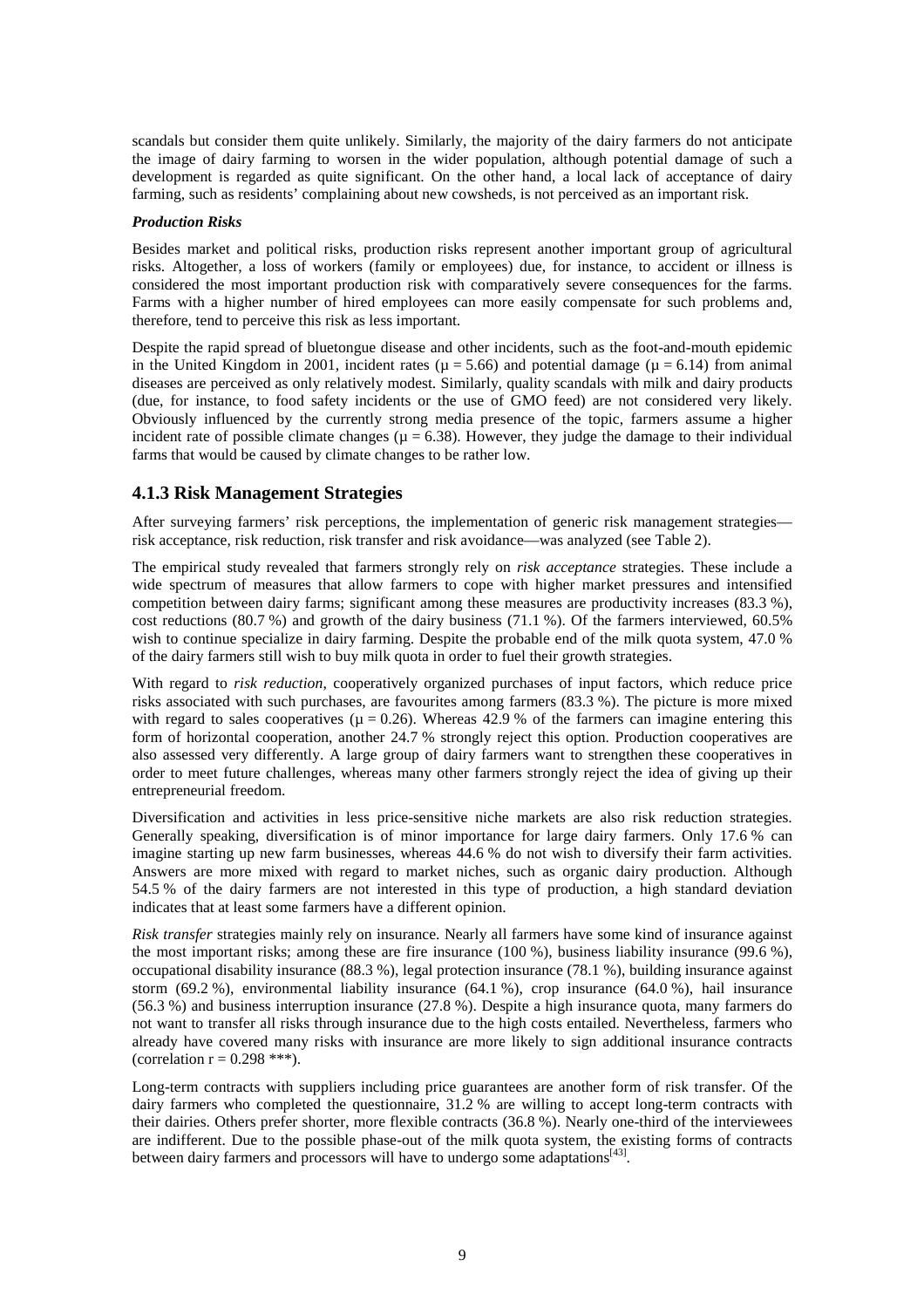Most respondents do not wish to completely *avoid risks*; 87.7 % of them cannot imagine giving up dairy farming, and 77.3 % do not wish to stop investing in milk production. Of course, the sample characteristics—most respondents have large, future-oriented farms—contribute to these results.

Correlations between willingness to take risks and preferred risk management strategies are clearest with regard to growth and exit strategies. Risk-averse farmers tend, to a significantly higher extent, towards quitting dairy farming. Moreover, they are less likely to fully specialize their farm business or to hire additional workers.

| <b>Risk management strategies</b>                                                                                                                                                                                  | Mean <sup>1</sup><br>(root mean square<br>deviation) | Acceptance <sup>2</sup><br>(in %) | Rejection <sup>3</sup><br>(in %) |
|--------------------------------------------------------------------------------------------------------------------------------------------------------------------------------------------------------------------|------------------------------------------------------|-----------------------------------|----------------------------------|
| <b>Risk acceptance strategies</b>                                                                                                                                                                                  |                                                      |                                   |                                  |
| <sup>4</sup> increase growth in output of milk production.                                                                                                                                                         | 1.22(0.771)                                          | 83.3                              | 2.1                              |
| <sup>4</sup> decrease costs of milk production.                                                                                                                                                                    | 1.08(0.847)                                          | 80.7                              | 5.2                              |
| <sup>4</sup> expand milk production.                                                                                                                                                                               | 0.87(1.069)                                          | 71.1                              | 12.5                             |
| <sup>4</sup> specialize in dairy cattle husbandry.                                                                                                                                                                 | 0.67(1.070)                                          | 60.5                              | 14.6                             |
| <b>Risk reduction strategies</b>                                                                                                                                                                                   |                                                      |                                   |                                  |
| I will contract with other milk producers to<br>collaboratively buy resources (feed, technology).                                                                                                                  | 0.47(0.933)                                          | 51.1                              | 12.4                             |
| I will cooperate with other milk producers to<br>market the milk collectively.                                                                                                                                     | 0.26(1.081)                                          | 42.9                              | 24.7                             |
| $4$ cooperate with other farmers.                                                                                                                                                                                  | 0.06(1.061)                                          | 32.6                              | 29.6                             |
| <sup>4</sup> have new enterprises on my farm.                                                                                                                                                                      | $-0.28(0.967)$                                       | 17.6                              | 44.6                             |
| If there is an opportunity for me, I will enter a<br>market niche (e.g., cheese specialties, priority<br>milk etc.)                                                                                                | $-0.48(1.132)$                                       | 21.1                              | 57.3                             |
| <b>Risk transfer strategies</b>                                                                                                                                                                                    |                                                      |                                   |                                  |
| <sup>4</sup> obtain insurance.                                                                                                                                                                                     | 0.11(0.880)                                          | 28.2                              | 19.2                             |
| I will focus on long-term delivery agreements with<br>my dairy.                                                                                                                                                    | $-0.10(1.098)$                                       | 31.2                              | 36.8                             |
| <b>Risk avoidance strategies</b>                                                                                                                                                                                   |                                                      |                                   |                                  |
| I will not invest in dairy cattle husbandry<br>anymore.                                                                                                                                                            | $-1.01(1.071)$                                       | 12.4                              | 77.3                             |
| <sup>4</sup> stop dairy cattle husbandry.                                                                                                                                                                          | $-1.36(0.882)$                                       | 4.3                               | 87.7                             |
| In the future I will run my farm as a part-time<br>business.                                                                                                                                                       | $-1.51(0.730)$                                       | 2.1                               | 95.3                             |
| <sup>1</sup> Spectrum from -2 "I fully disagree" to +2 = "I fully agree"<br><sup>2</sup> "I fully agree" and "I agree"<br><sup>3</sup> "I fully disagree" and "I disagree"<br><sup>4</sup> "In the future I will " |                                                      |                                   |                                  |

### **Table 2: Risk management strategies**

There are also significant correlations with the number of dairy cows. Larger farms more frequently wish to enlarge their dairy production. Smaller farms can more frequently imagine continuing dairy production as a part-time farm. Therefore, investments in the dairy business are less important for smaller farmers. As a result, it is the farm enterprises that are already large that wish to grow even further.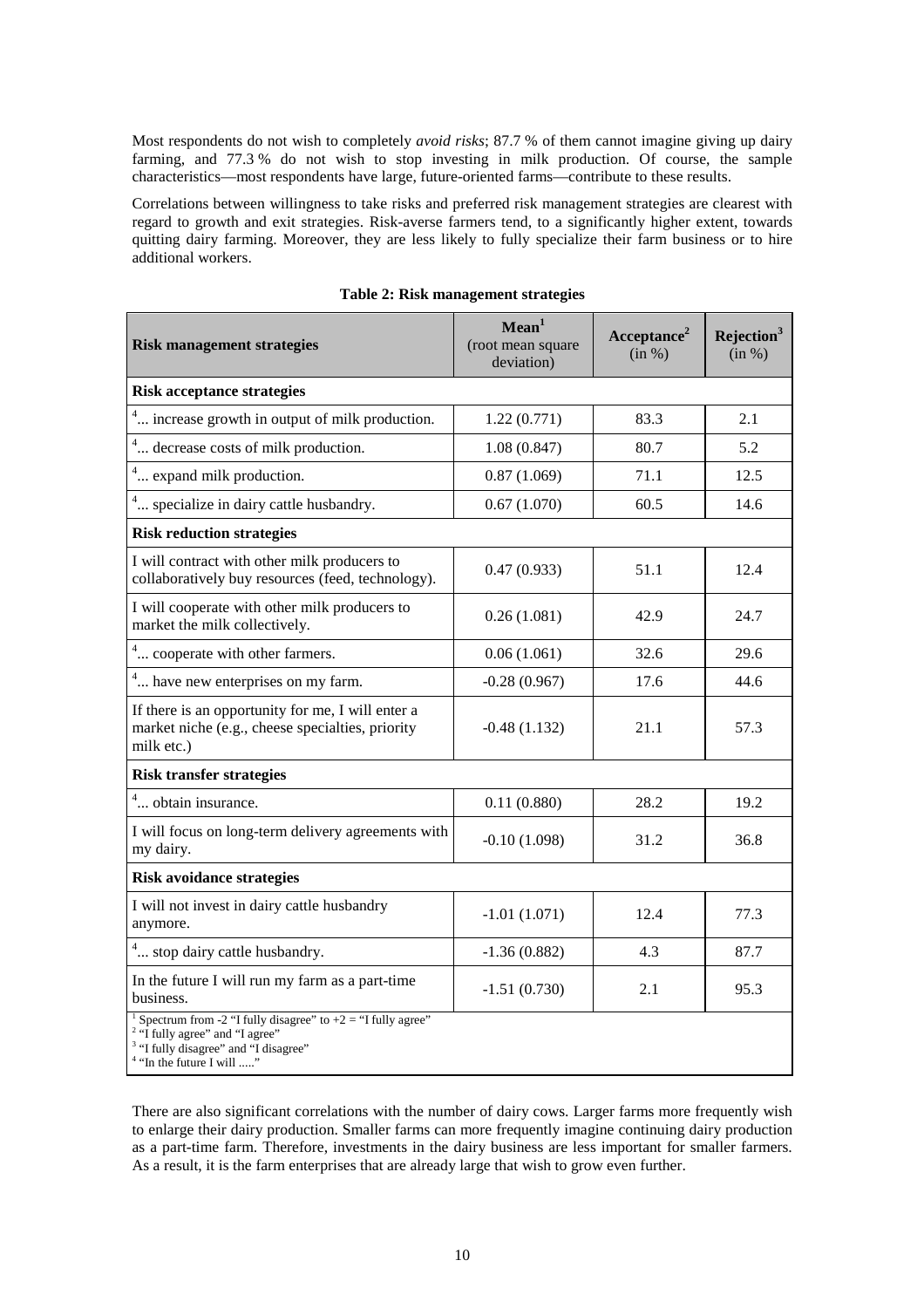Systematic relationships between risk assessment and risk management strategies can be observed in at least some cases. Farmers who expect input factor scarcities to increase or milk prices to fluctuate strongly tend to prefer short-term delivery contracts with their dairies in order to maintain higher marketing flexibility ( $r = -0.132$ <sup>\*</sup>). Price increases for fodder and unstable milk prices are met primarily by improved performance in milk production ( $r = 0.145$ ,  $r = 0.163$ ).

Farmers who fear they will lose influence on their dairy tend to form milk producer associations  $(r = 0.145 \text{ *})$ . The exit strategies of dairy farmers correlate significantly with the fear that dairies will thin out ( $r = 0.217$  \*\*\*). Farmers who assume that equity growth rates will decline in future are more willing to form purchasing cooperatives with other dairy farmers ( $r = 0.154$  \*) but reject long-term contracts with their dairies ( $r = -0.198$ \*\*).

However, several *a priori* expected relationships between risk assessment and risk management strategies did not pass the empirical tests. For instance, the perceived risk of increasing factor prices has no influence on farmers' willingness to collaboratively purchase fodder. Furthermore, there is no relationship between their assessment of market risks and the way farmers design their relationships with their dairies. Similarly, farmers who fear the number of sales possibilities or dairies in their region will decline do not strengthen their efforts to find long-term sales opportunities. On the contrary, these farmers prefer flexible, short-term contracts with their dairies ( $r = -0.146$ <sup>\*</sup>).

All in all, the correlation between risk assessment and risk management strategies is rather low, and risk management strategies are only used in the face of certain risks. This may, in some cases, indicate a lack of suitable risk management strategies. In other cases, however, it may indicate that farmers lack knowhow in the emerging field of agricultural risk management or that they underestimate the relevance of some risks. These indications may also explain why some strategies have not implemented on German dairy farms.

### **4.2 Risks and Risk Management in a European Comparison**

Additional case study evidence was obtained to compare the risk perceptions and risk management strategies of German dairy farmers with the perceptions and strategies of dairy farmers in other European countries. The importance of the various risk categories (policy, market and production risks) was analyzed using a continuous scale. Respondents were asked to allocate a total of 100 percentage points to the various risks with regard to their own farms. Looking at risk perception, farmers in France, Ireland and the Netherlands assess policy and production risks highest. By contrast, Swiss farmers attribute higher importance to production risks than to policy or market risks.

Risk matrices for the other countries participating in the empirical study were analyzed in a similar way to Germany (cf. Figure 2). Figure 3 compares the eight most important risks as perceived by dairy farmers in those countries. The ordinate shows the risk value. This value was calculated by multiplying the incident rates of risks (coded:  $1 =$  "very unlikely" to  $10 =$ "very likely") and the respective loss potentials (coded: 1  $=$  "no effect" to 10  $=$  "may cause loss of existence"). In the questionnaire, these two points were addressed separately.

Looking at the highest ranked risks, especially political risks, it shows that dairy farmers in France, Ireland, Germany and the Netherlands mainly fear a higher degree of (environmental) regulation (d) and increasing cross-compliance regulation (g). Farmers in Germany and France also expect subsidies to decrease (f). Dairy farmers across Europe also agree when classifying as potential risks further liberalization of the EU milk market (m) and the end of the milk quota system in the next few years (h).

With regard to market risks, farmers in most countries expect more volatile milk prices (e) in the future. Only Irish dairy farmers do not expect increasing price fluctuations. Even though most farmers expect higher price fluctuations in the future, they disagree with regard to the extent of potential losses. French dairy farmers expect high losses, whereas farmers in the other European countries assess the potential impact as somewhat less threatening. Rather than price fluctuations, a strong price decrease (n) is perceived as having the most negative consequences for dairy farms. In this context, farmers in France, Ireland and Switzerland worry about the possible impact of bankruptcies among dairies, even though they do not consider this very likely.

The assessment of production risks varies a lot between the countries analyzed. All dairy farmers expect increasing feed costs (a), increasing land rents (b) and a reduced availability of land and assess these as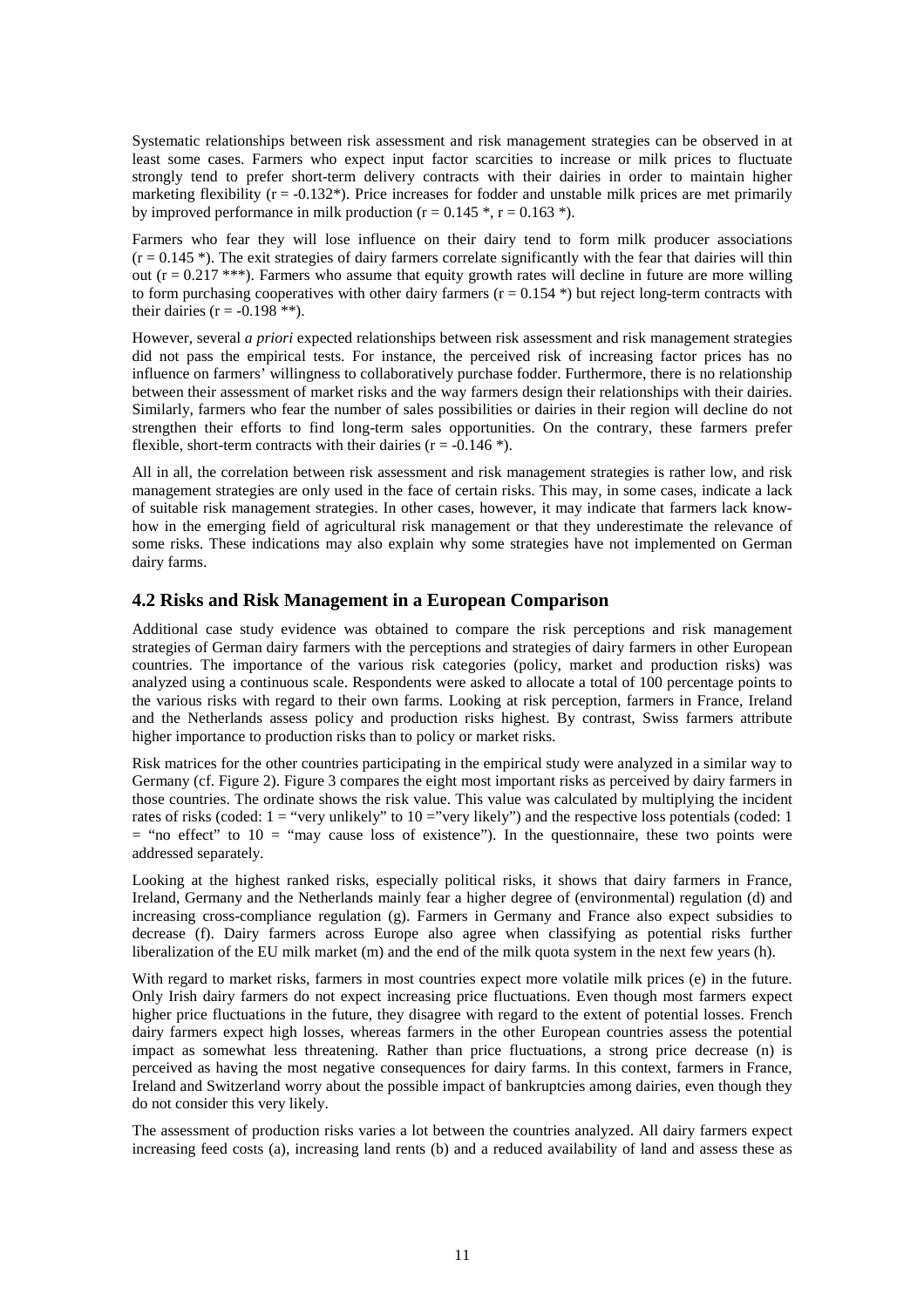the greatest risks. In Switzerland, farmers also expect a high impact from livestock diseases and climate change. In the other countries, these risks received lower risk values.



**a:** Increasing feed prices, **b:** Increasing land rents, **c**: Reduced land availability, **d:** Increasing legal requirements, **e**: Increasing fluctuation in milk prices, **f**: Unscheduled reduction in direct payments, **g**: Tighter cross-compliance regulations, **h:** Political decision to phase out the milk quota system, **i**: Reduced equity capital growth rate, **k**: Animal diseases, **l**: Increasing climate changes, **m:** Further liberalization of EU milk market policies, **n:** Sharp milk price decreases, **o:** Insolvency of my dairy.

**Figure 3:** Risk assessment in five European countries

Overall, it is obvious that German dairy farmers assess the increasing costs for feedstuff and increasing land rents as far more threatening than do dairy farmers in other European countries. This may result from the very strong political support for bioenergy production in Germany. As a consequence, farmers face strong competition mainly from subsidized biogas plants. The situation is different in other countries, where the support for agricultural biogas production is not as high as in Germany. This also results in a more sceptical assessment of bioenergy production in Germany than in the other countries.

#### **Risk Management Strategies**

With regard to risk management strategies, competitive farm structures are gaining in importance for the dairy farmers participating in our empirical study. In this context, increasing specialization and the growth of dairy operations are the most important strategies in most countries, with the exception of France. A strong focus on core businesses usually results in farmers acquiring further knowledge and making economies of scale, both of which lead to lower production costs. French and Irish dairy farmers in particular still consider the extensification of dairy production a way to further reduce production costs, whereas farmers in Germany, the Netherlands and Switzerland do not see the benefits of this strategy. Diversification is regarded as a good strategy for sharing risks between different markets but, all in all, it is not a strategy that will likely be implemented by the dairy farmers interviewed.

In France, farmers strongly focus on cooperative arrangements with other farmers in order to hedge risks and to realize economic and social goals. This is mainly due to strict quota trading regulations and limitations on buying land in France<sup>[21]</sup>. Similar to single farms with growth strategies, co-operatives can realize economies of scale and increase their productivity in order to be less dependent on market and policy developments. At the same time, the workloads of family members can be reduced<sup>[33]</sup>.

In order to acquire higher prices for their milk, Swiss dairy farmers do not cooperate in producing but in marketing their milk. French farmers sign long-term contracts with dairies in order to realize higher milk prices (see also EDF Report 2008<sup>[11]</sup>).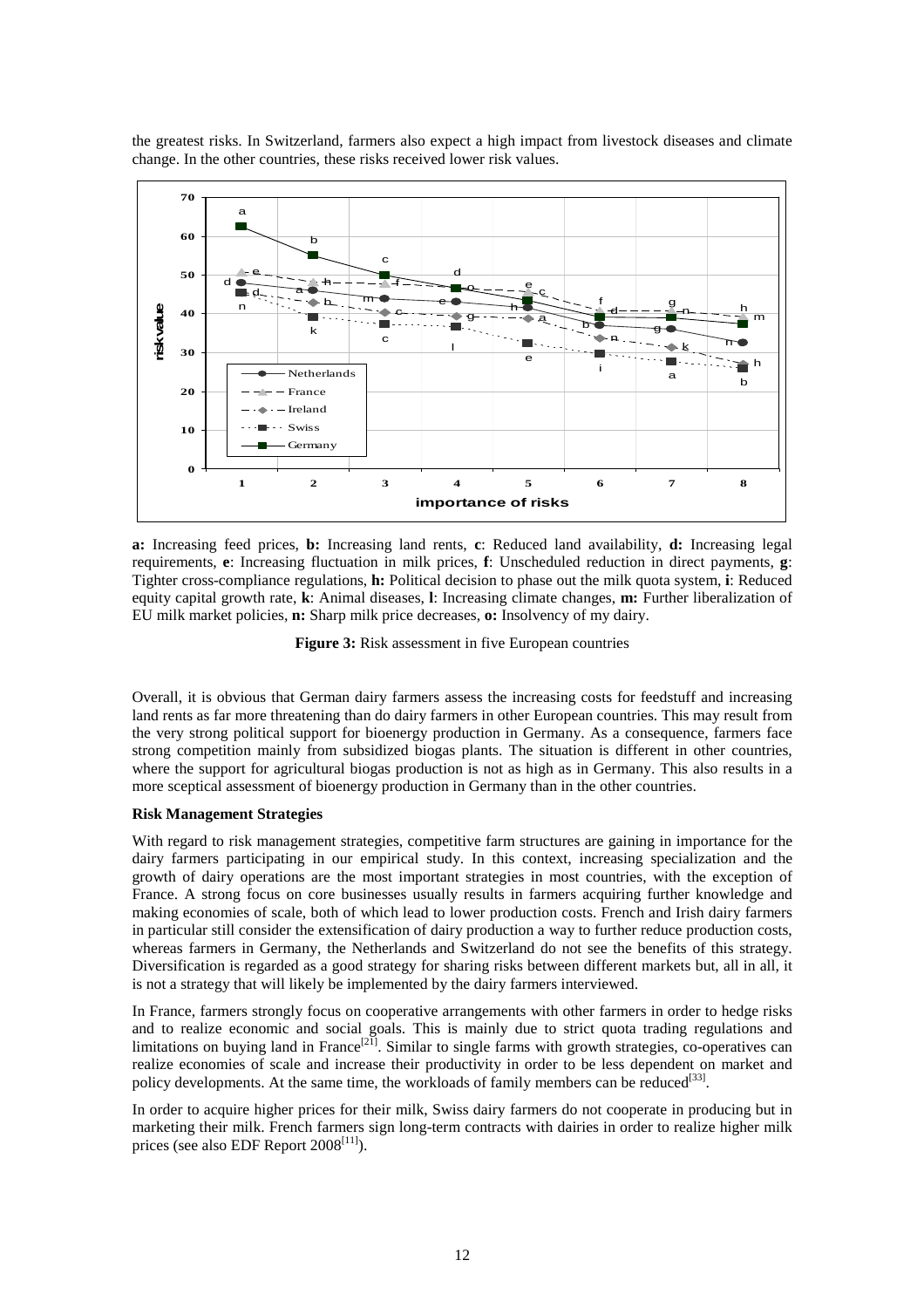All in all, our results show that—with only minor exceptions, such as Switzerland—dairy farmers throughout Europe value risks in very similar ways. Furthermore, risk management strategies are also quite similar, and hardly any differences between German and other European dairy farmers can be observed.

# **5 Conclusions and Implications**

Since the midterm review, EU agricultural policy has been characterized by remarkable changes. The reduced use of market support instruments on the milk market is the most important reason why dairy farmers will be more strongly exposed to market risks in future and will have to adapt their strategies to the new uncertainties resulting from this development. Against this background, it was the aim of this study to analyze the risk perceptions and risk management strategies of dairy farmers in five European countries from a behavioural science perspective. The results allow dairy farmers, consultants and extension services as well as politicians to optimize their contributions to risk management in dairy farming.

Empirical results show that dairy farmers are conscious of risks but are not extremely risk-averse. Since every farm business necessarily requires the acceptance of some risks, farmers are ready to make risky decisions when it seems necessary. Therefore, farmers have already implemented a basic risk management system on their farms. Nevertheless, in the next few years, the development of more comprehensive, continuous and integrated risk management concepts will have a high priority for dairy farmers. This is due not only to increasing volatilities on milk markets, which may also mean long periods of very low prices, but also to increasing debt rates and liquidity problems among dairy farmers with growth strategies and non-family hired labour. Improved risk management may include closer cooperation between traders, processors, insurance companies, banks, consultants and research institutions. Recently launched new products, like multiple risk insurance, show that important developments have started from the perspective of a more systematic agricultural risk management.

Through such an integrated risk management system, farmers should first try to acquire an overview of all internal and external risks and potential damage their farms are exposed to. Next, farmers should conduct what might be termed a "health-risk check" for their farms: all risks should be analyzed and weighted in order to find the best risk management strategy for each farm. Currently very low milk prices show the obvious necessity of strict liquidity management as part of a farm's risk management approach. Farm consultants and extension services play a crucial role in implementing farm-specific integrated risk management systems. Since farmers often do not have the necessary know-how or lack sufficient time, advisors have to provide the required services in the field of risk management. When implementing risk management concepts, they have to pay attention to the security level desired by the individual farmer and the cost-benefit ratios of alternative measures. Like financial statement analysis, risk management should be understood as a process to be carried out at least once a year in every agricultural enterprise. Since the balance sheet and the profit-or-loss statement can be important instruments of agricultural risk management<sup>[1]</sup>, it seems useful to closely coordinate the analysis of the farm's financial situation, the controlling of its risks and the design of the risk management approach.

Farmers can cope with market and price risks through transactions at the commodity futures exchange, horizontal cooperation, long-term contracts with processors or financial measures like excess liquidity. Farmers also have several alternative ways of managing production risks, which are—with the exception of animal diseases—largely controllable through internal measures. Nevertheless, improvements are still possible. One crucial improvement could be the implementation of measures that safeguard farms against milk price risks. There have already been initial attempts. The German milk industry association, for instance, currently checks whether futures contracts for milk can be traded at commodity futures exchanges. Such measures are becoming more and more important because investment decisions and the long-term competitiveness of dairy farming strongly depend on the medium and long-term development of milk prices.

It would improve the acceptance and use of advanced risk management instruments such as commodity futures exchanges and multiple risk insurance to provide farmers with more training in these measures, which are not always well understood. Examples from other commodities (for instance, slaughter pigs) show that farmers do not very often use this means of hedging price risks<sup>[36]</sup>. One explanation could be that futures markets are too complicated and that most farmers are not acquainted with these markets.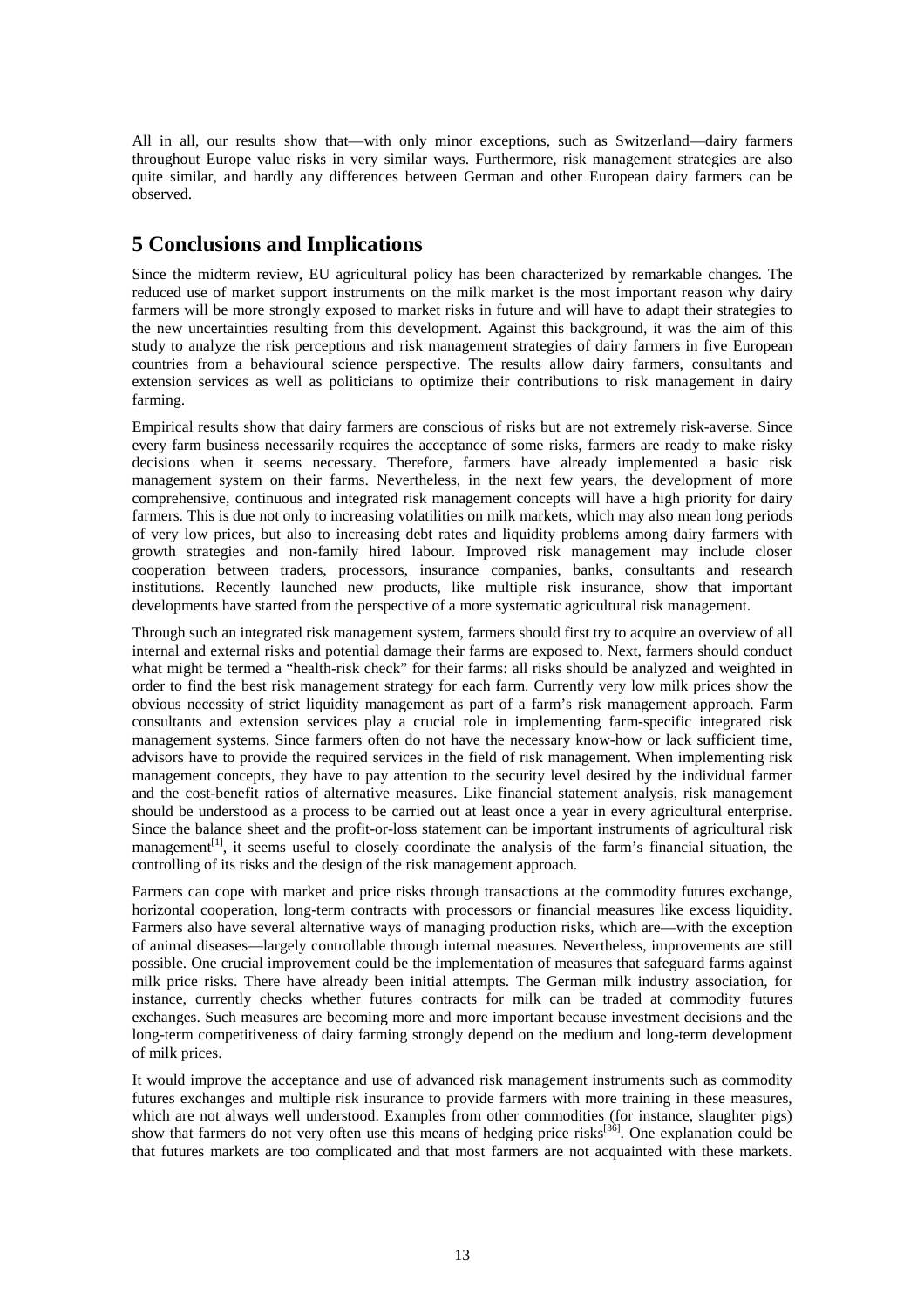More information and training could be provided by consulting and extension services, processors, insurance companies and farmer associations. Furthermore, a good marketing strategy could help popularize the use of such instruments.

Since the price risks of input factors such as fodder and arable land have gained great importance for dairy farmers, it would be a valuable risk management concept if governments refrained from granting above-average financial support for certain market segments, such as the bioenergy sector, as this practice creates market distortions and exposes dairy farmers to high political and market risks.

Production risks do not receive much attention from dairy farmers with the exception of Swiss farmers. It is the joint task of politicians, public administrations and farmers to secure the currently high level of animal health and disease management in European dairy farming. Farmers, processors, industry associations and political decision-makers could contribute to advanced risk management by installing an insurance system that protects farmers against bankruptcy in case of animal diseases. Avian influenza and bluetongue disease have reminded many experts of the possibility of new diseases, especially given the conditions of global warming and the increasing globalization of markets.

Individual dairy farmers can hardly influence political risks. This may explain why many farmers perceive increasing legal requirements and cross-compliance regulations as highly relevant risks. We also know from other areas, such as drug use (for instance, smoking) or food safety (BSE, GMOs etc.), that the controllability of a risk strongly influences people's risk perceptions<sup>[31,38]</sup>. This raises the question of how the reliability and calculability of administrative controls can be improved in order to avoid farmers perceiving these measures as uncontrollable external risk. Replacing control-oriented measures through goal and motivation-oriented measures might be a possible solution.

Currently high political risks require great attention from farmers and distract managerial capacities of the farms' core businesses. Quick and reliable political decisions about the future of the milk quota system would considerably reduce political risks as perceived by farmers and would allow them to focus on improving their production processes, efficiency and competitiveness. Therefore, there is a great need for early and reliable decisions on the future of the milk quota system and other political regulation of the milk market.

Next to policy risk, it is mainly those risks that had a strong media presence during the survey period that are highly perceived by dairy farmers. Farmers focus, for instance, on competition for land between bioenergy and fodder production. On the other hand, other important risks, such as the increasing volatility of milk prices, were seen as rather low risks during the survey period. Furthermore, the perception of disease risks is surprisingly low. This underestimation of what are, in fact, important risks indicates important decision anomalies which could have a strong impact on the future of dairy farms. Therefore, it is very important that advisers and banks introduce additional risk checks and other measures, for instance, only granting loans if the liquidity situation of the farm is sufficient even in times of lower milk prices.

The results show that risk perceptions and assessments and risk management strategies do not differ much among the countries surveyed except where strong national policy interventions on markets can be observed (for instance, bioenergy support in Germany or quota trade restrictions in France).

All in all, the behaviourist approach applied in this paper has provided new insights into farmers' decision-making behaviour. Due to the selection of the sample, data on incident rates and estimated damages can be considered good indicators for the opinion of future-oriented dairy farmers in Europe. Therefore, this study complements more traditional rational choice-based approaches that rely on stricter assumptions regarding human decision-making behaviour. A combination of both perspectives seems a promising way to improve our understanding of how risk management instruments should be designed (normative approach) and how farm managers actually perceive risks and apply these instruments (descriptive approach).

All in all, it is striking that the dairy farmers surveyed are characterized by a quite strong optimism and great confidence in existing safety nets and risk management strategies. Against this background, there is a need for further research in order to explain this possibly "unrealistic optimism" and "overconfidence" in some areas and to better understand farmers' decision making behaviour. It could also be interesting to repeat a similar study under the influence of the currently much lower milk prices.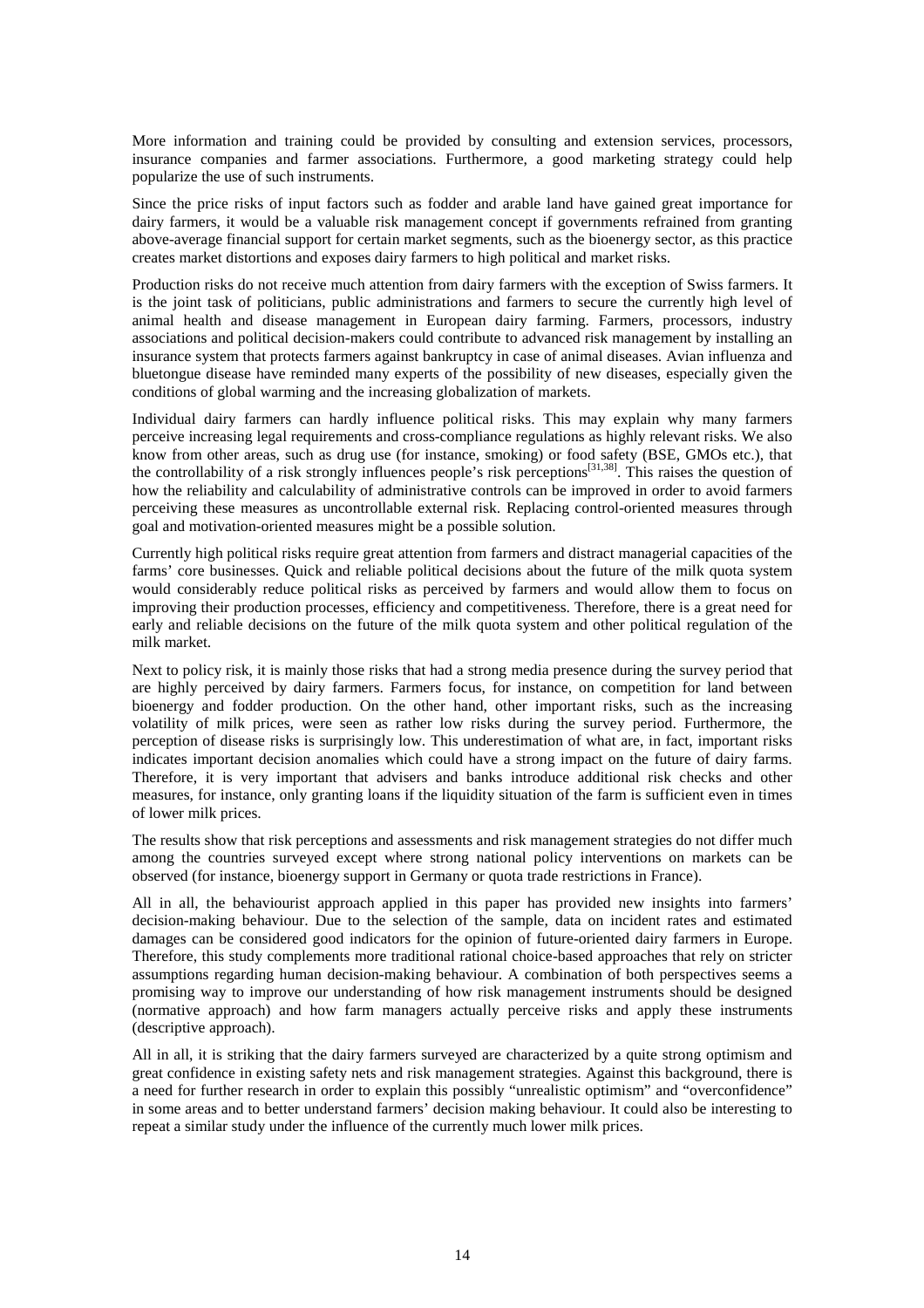## **References**

- 1. Bahrs, E. (2002), *Methoden des Rechnungswesens als Instrumente des Risikomanagements in der Landwirtschaft*, in: Brockmeier, M. et al. (editors), Liberalisierung des Weltagrarhandels: Strategien und Konzepte, Landwirtschaftsverlag, Münster-Hiltrup, pp. 255-264.
- 2. Berg, E., B. Schmitz, M. Starp and Trenkel, H. (2005), Wetterderivate: Ein Instrument im Risikomanagement für die Landwirtschaft?, Agarwirtschaft, Vol. 54 (3), pp. 158-170.
- 3. Berges, M. (1998), *Umwelthaftungsrisiken im landwirtschaftlichen Betrieb und ihre Handhabung aus einzelbetrieblicher und versicherungstechnischer Sicht*, Ph.D. thesis, University of Bonn.
- 4. Breustedt, G. (2004), *Effiziente Reduktion des Produktionsrisikos im Ackerbau durch Ertragsversicherungen*, Ph.D. thesis, University of Kiel.
- 5. Brümmer, B., Loy, J.P. and Struve, C. (2003), Beurteilung des Milchquotenbörsensystems in Deutschland, Agrarwirtschaft, Vol. 52 (6), pp. 275-288.
- 6. Burger, A. and Buchhart, A. (2002), *Risiko-Controlling*, Lehr- und Handbücher der Betriebswirtschaftslehre, München and Wien, Oldenbourg.
- 7. Chapman, P., Christopher, M., Juttner U. and Peck, H. (2002), Identifying and managing supply chain vulnerability, Logistics and Transport Focus, Vol. 4 (4), pp. 59-64.
- 8. Crouhy, M., Galai, D. and Mark R. (2006), *The essentials of risk management*, McGraw-Hill, New York.
- 9. Diederichs, M. (2004), *Risikomanagement und Risikocontrolling. Risikocontrolling: Ein integrierter Bestandteil einer modernen Risikomanagement-Konzeption*, Vahlen, Munich.
- 10. Doluschitz, R. (2001), *Kooperationen in der Landwirtschaft*, Berichte über Landwirtschaft, Vol. 79, pp. 375-398.
- 11. EDF (2008), *EDF report 2008: Yearly report for members of European Dairy Farmers*, Braunschweig.
- 12. Falkinger, A. (2006), *Risikomanagement im strategischen Fit*, Peter Lang, Frankfurt a. Main.
- 13. Gerlach, S., Spiller, A. and Wocken, C. (2005), Der Markt für Milch und Milcherzeugnisse, Agrarwirtschaft, Vol. 55 (1), pp. 35-48.
- 14. Hager, P. (2004), *Corporate risk management: Cash flow und value at risk*, Bankakad.-Verlag, Frankfurt a. Main.
- 15. Hollman-Hespos, T. (2003), *Risikomanagement im landwirtschaftlichen Betrieb dargestellt anhand von Futterbaubetrieben in Niedersachsen.* Master thesis, University of Goettingen.
- 16. Huith, M. and Sichler, G. (1996), *Betriebsmanagement für Landwirte: Existenzsicherung für Betriebe und Unternehmen*, BLV Verlagsgesellschaft, Munich.
- 17. Isermeyer, F. et al. (2006), *Analyse politischer Handlungsoptionen für den Milchmarkt*, Braunschweig, Kiel.
- 18. Kahneman, D. and Tversky, A. (1979), Prospect theory: An analysis of decision under risk, Econometrica, Vol. 47, pp. 263-29.
- 19. Kenney, W.F. (1993), *Process risk management systems*, Wiley-VCH, Weinheim.
- 20. Langemeier, L.N. (1997), *Fixed and flexible cash rental arrangements for your farm*, North Central Regional Extension Publication No. 75, Kansas State University.
- 21. Lassen, B., Wille, S. and Lutter, M. (2009), Milchquoten: Das machen die anderen, DLG-Mitteilungen, 2/2009, pp. 94-97.
- 22. Latacz-Lohmann, U. and Hemme, T. (2009): Schmerzhafter Realismus, DLG-Mitteilungen, 6/2009, pp.66-67.
- 23. Lehrner, J. (2002), *Notwendigkeit, Nutzen und Realisierbarkeit eines Risiko-Managements in landwirtschaftlichen Betriebe*, Ph.D. thesis, University of Vienna.